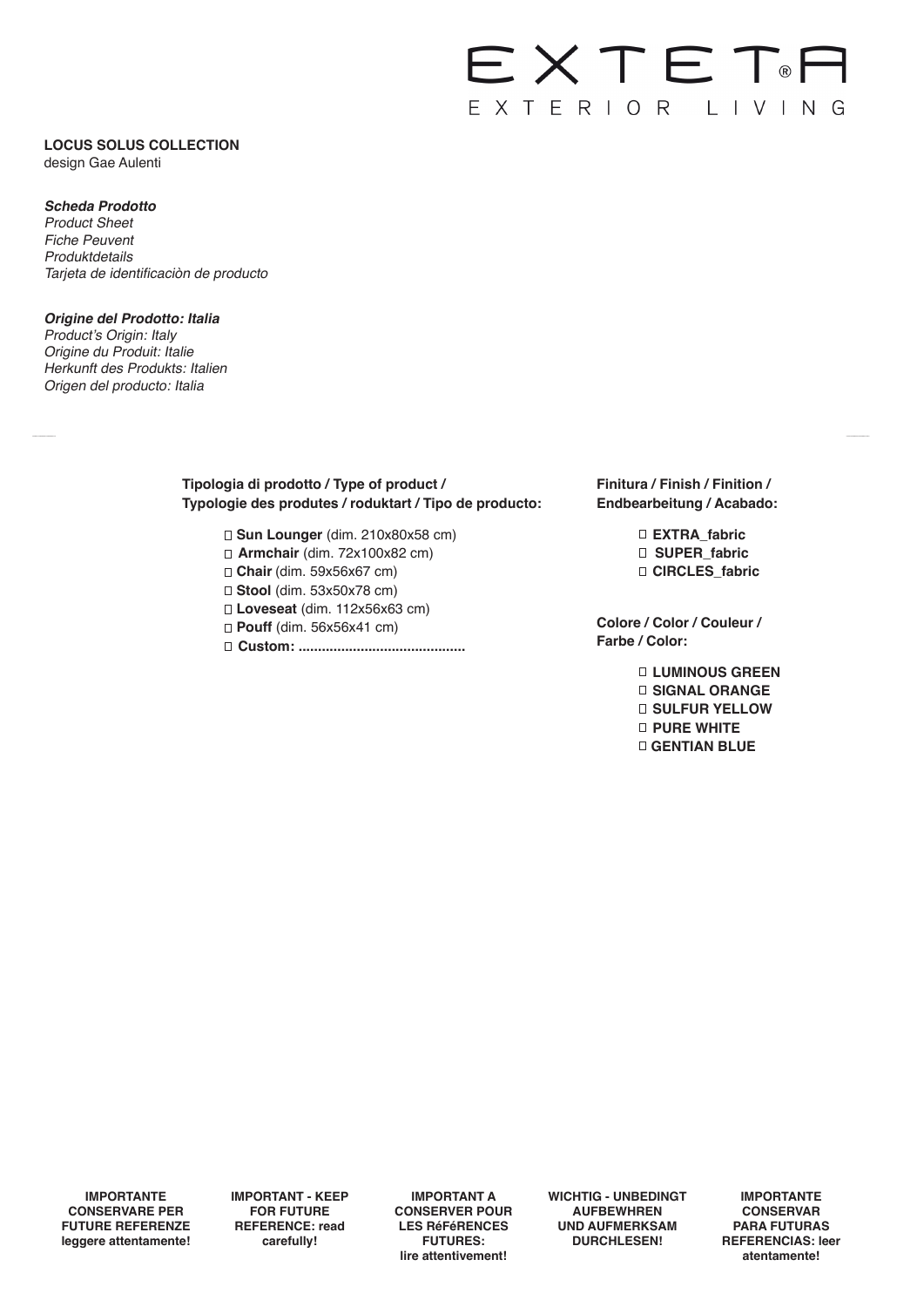#### **SCHEDA IDENTIFICATIVA DEL PRODOTTO / PRODUCT SHEET / FICHE PEUVENT / TARJETA DE IDENTIFICATIÓN DE PRODUCTO / PRODUKTDETAILS**

**Denominazione legale/merceologica - Legal/Product name - Nom de produit/Nom commercial - Gesetzliche Bezeichnung/Kommerzieller Name - Nombre legal/por tipo:**

Sun Lounger; Armchair; Chair; Stool; Loveseat; Pouff

**Denominazione commerciale - Commercial name - Nom commercial - Kommerzieller Name - Nombre commercial:** Locus Solus Collection **Designer:** Gae Aulenti

## **COMPONENTI E MATERIALI**

**Struttura:** Acciaio **Finitura struttura:** Vernice acrilica a due componenti **Struttura interna:** Poliuretano espanso comfort **Rivestimento interno:** Polietilene **Cuciture:** Poliestere alta tenacità **Cerniere:** Poliestere, Alluminio **Piedini:** Plastica

Il metallo utilizzato per le strutture è un tubolare di acciaio verniciato. Al tubolare viene fatto un processo di sabbiatura e successivamente vengono applicate due mani di primer anticorrosivo epossi-acrilico, che ha un'ottima adesione sull'acciaio e contiene un avanzato sistema di pigmenti attivi contro la corrosione. Infine vengono applicate due mani di vernice acrilica; questa vernice ha un elevato aspetto estetico, brillantezza e garantisce un'alta resistenza alla luce ed agli agenti atmosferici.

#### **KOMPONENTEN UND MATERIALIEN Struktur:** Stahl

**Struktur Finish:** Acryllack mit zwei Komponenten **Interne Struktur:** Ausdehnt Polyurethan Komfort **Innenbeschichtung:** Polyäthylen **Nähte:** Hochfester Garne aus Polyestern **Reißverschlüsse:** Polyester, Aluminium **Füße:** Kunststoff

Das Metall für die Strukturen verwendet, ist ein röhrenförmiger lackierte Stahl. Der röhrenförmige wird einem Sandstrahlverfahren angewandt und aufgebracht dann zwei Schichten aus Epoxid-Acrylharz -Korrosionsschutzprimer , der eine ausgezeichnete Haftung aufweist und eine erweiterte aktive Pigmente vor Korrosion System. Schließlich zwei Schichten Acryllack anzuwenden; Dieser Lack hat einen hohen ästhetisches Aussehen, Glanz und sorgt für eine hohe Beständigkeit gegenüber Licht und Bewitterung.

#### **COMPONENTS AND MATERIALS Structure:** Steel

**Structure finish:** Two component acrylic varnish **Internal structure:** Comfort Polyuretane Foam **Internal lining:** Polyethylene **Seam:** High Tenacity Polyester **Zip:** Polyester, Aluminium **Feet:** Plastic

The metal used for the structures is a tubular steel painted. A blasting process is performed on the tubular membrane and two coats of epoxy-acrylic anti-corrosion primer are applied, which has excellent adhesion to the steel and contains an advanced system of active pigment against corrosion. Finally, two coats of acrylic varnish are applied; This paint has a high aesthetic appearance, brilliance and guarantees high resistance to light and atmospheric agents.

**COMPONENTES Y MATERIALES Estructura:** Acero **Acabado:** Pintura acrílica con dos componentes **Estructura interior:** Poliuretano difundido comfort **Revestimiento interior:** Polietilene **Costuras:** Poliéster de alta resistencia **Bisagras:** Poliéster, Aluminio

El metal usado para las estructuras es un tubular de acero pintado. Al tubular que está hecho a un proceso de chorro de arena y, posteriormente, se aplican dos capas de imprimación anticorrosiva epoxi-acrílico, que tiene una excelente adhesión sobre y contiene un avanzado pigmentos activos contra sistema de la corrosión. Finalmente aplicar dos capas de pintura acrílica; esta pintura tiene una gran apariencia estética, el brillo y garantiza una óptima resistencia a la luz y a la intemperie.

#### **COMPOSANTS ET MATERIAUX Structure:** Acier

**Finition structure:** Vernis acrylique à deux composants **Structure Interne:** Polyuréthane répandu comfort **Revêtement intérieur:** Polyéthylène **Coutures:** Polyester à haute ténacité **Charnière:** Polyester, Aluminium **Pieds:** Plastique

Le métal utilisé pour les structures est un tubulaire en acier peint. Au tubulaire est appliqué à un processus de sablage, puis on applique deux couches de résine époxy-acrylique anticorrosive primaire, qui présente une excellente adhérence sur et contient une pigments actifs avancés contre système de corrosion. Enfin appliquer deux couches de vernis acrylique; cette vernis a un haut aspect esthétique, la brillance et garantit une haute résistance à la lumière et aux intempéries.

## **ACCIAIO / STEEL / ACIER / STAHL / ACERO**

## **MANUTENZIONE ORDINARIA**

Per la pulizia dell'acciaio verniciato è consigliabile utilizzare un semplice panno di microfibra imbevuto di acqua pulita e passare la superficie interessata. Attenzione: non utilizzare prodotti aggressivi e abrasivi ed attenersi esclusivamente alle indicazioni sopra indicate.

## **MANUTENZIONE STRAORDINARIA**

Per rimuovere ulteriori segni, contattare direttamente l'Exteta Customer Care che fornirà le adeguate informazioni per la manutenzione straordinaria del prodotto.

## **ORDENTLICHE WARTUNG**

Um das lackierter Stahl zu reinigen empfiehlt es sich, dass Sie ein einfaches Microfasertuch in sauberem Wasser eingeweicht verwenden und übergeben Sie das betreffenden Gebiet.

Achtung: Verwenden Sie keine aggressiven und abrasiven Produkten und verwenden ausschließlich die wie oben beschrieben.

## **AUSSERORDENTLICHE WARTUNG**

Um weitere Zeichen zu entfernen, kontaktieren Sie den Customer Care Exteta, die ausreichende Informationen für die außerordentliche Wartung des Produkts bieten wird.

#### **ORDINARY MAINTENANCE**

**Pies:** Plástico

For the cleaning of the painted steel it is advisable to use a simple microfiber cloth dampened with clean water and wipe the surface.

Attention: do not use aggressive and abrasive products and exclusively follow the above suggestions.

## **EXTRAORDINARY MAINTENANCE**

To remove further marks, contact Exteta Customer Care directly that will provide the appropriate information for the extraordinary maintenance of the product.

## **MANTENIMIENTO ORDINARIO**

Para la limpieza del acero pintado se recomienda utilizar un paño de microfibra sencilla humedecido con agua limpia y limpie la superficie de que se trate. Atenciòn: No utilice productos agresivos y abrasivos y exclusivamente siga las indicaciones anteriores.

#### **MANTENIMIENTO ADICIONAL**

Para eliminar los signos adicionales, póngase en contacto con la atención al cliente Exteta que proporcionará la información adecuada para el mantenimiento extraordinario.

## **MANUTENTION ORDINAIRE**

Pour la propreté du l'acier peint il est conseillable d'utiliser un tissu simple de microfibre imbu d'eau propre et passer la surface intéressée.

Attention: Ne pas utiliser de produits agressifs et abrasifs et suivre exclusivement les indications ci-dessus.

## **MANUTENTION EXCEPTIONNEL**

Pour supprimer des signes supplémentaires, contacter le service à la clientèle Exteta qui fournira des informations suffisantes pour l'entretien extraordinaire.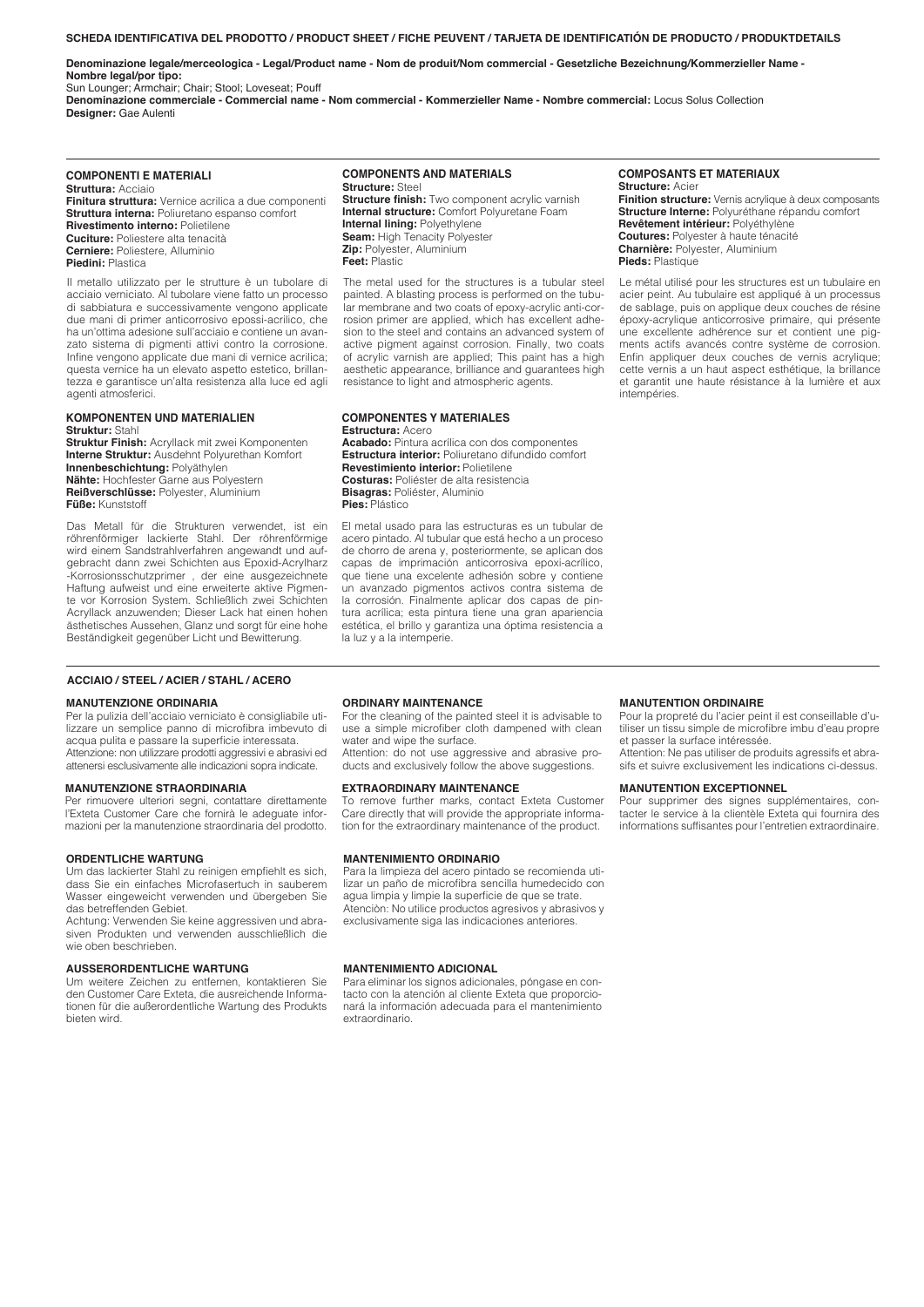## **TESSUTO ESTERNO / EXTERNAL FABRIC / TISSU EXTÉRIEUR / ÄUSSERES GEWEBE / TELA EXTERNA**

## **MANUTENZIONE ORDINARIA**

In caso di ubicazione all'esterno e non utilizzo del prodotto si rende necessario l'uso dell'apposito telo di copertura al fine di mantenere intatte le caratteristiche proprie del manufatto.

Una manutenzione regolare facilita le operazioni di pulizia del prodotto. È possibile pulire il tessuto con acqua e spazzola morbida. Dopo il lavaggio far asciugare il tessuto all'aria aperta. Attenzione: non utilizzare prodotti aggressivi e abrasivi ed attenersi esclusivamente alle indicazioni sopra indicate.

#### **MANUTENZIONE STRAORDINARIA**

Se non si riesce a rimuovere completamente le macchie di sporco dal tessuto, sfoderare il prodotto e lavare il rivestimento a macchina a 40°. Non lavare a secco, non centrifugare, non strizzare, non asciugare a tamburo, utilizzare il ferro da stiro ad una temperatura massima di 110°.

I teli in tessuto Sling non possono essere lavati in lavatrice ma è necessario procedere, a telo steso, con una spazzola morbida e semplice sapone neutro.

#### **ORDENTLICHE WARTUNG**

Bei Lage außerhalb und Nichtnutzung des Produkts ist es erforderlich, geeignete Dach Abdeckung zu verwenden, um die Eigenschaften des Produkts intakt zu halten.

Regelmäßige Wartung erleichtert die Reinigung des Produkts. Es ist möglich, den Stoff mit einem einfachen Werfen des Wassers (Nicht zu hohem Druck) und mit einer weichen Bürste reinigen. Nach dem Waschen Trocknen Sie das outdoor-Gewebe. Achtung: Verwenden Sie keine aggressiven und abrasiven Produkten und verwenden ausschließlich die wie oben beschrieben.

#### **AUSSERORDENTLICHE WARTUNG**

Falls Sie nicht völlig Schmutz Flecken aus Stoff entfernen, waschen Sie die Abdeckung in der Waschmaschine bei 40°. Trocknen nicht sauber, nicht drehen, nicht zu Ringen, trockene Trommel nicht Eisen verwenden, um eine maximale Temperatur von 110°. Die Tuche in Sling Stoff können sich nicht in Waschmaschine gewaschen haben Sie müssen das Handtuch zu verbreiten und gehen mit weichen Bürste und milder Seife einfach.

#### **ORDINARY MAINTENANCE**

If the product is put outside and is not used for a long time, it is necessary to put all the cushions into a dry environment, otherwise it necessary to use its own cover to maintain its characteristics.

A regular maintenance facilitates the operations of cleaning. It is possible to clean the fabric with water and a soft brush. After cleaning the fabric, dry it in the open air.

Attention: do not use aggressive and abrasive products and exclusively follow the above suggestions.

#### **EXTRAORDINARY MAINTENANCE**

If it is not possible to eliminate stains from the fabric, remove the product covering and wash it in the wash -machine at 40°. Do not dry-clean it, do not use spinning cycle, do not wring it. Mechanical drying is not allowed. Use iron with a maximum temperature of 110°. Sling fabrics cannot be washed with wash-machine: it is necessary to lay it and use a neutral soap with a soft brush.

#### **MANTENIMIENTO ORDINARIO**

En el caso de la ubicación en el exterior y el no uso del producto, es necesario considerar el uso de la cubierta de lona con el fin de mantener intactas las características de la artefacto. El mantenimiento regular hace que sea más fácil de limpiar el sofá. Se puede limpiar la tela con un simple chorro de agua (no de alta presión) y con un cepillo suave. Después de lavar, secar el tejido al aire libre. Atenciòn: No utilice productos agresivos y abrasivos y exclusivamente siga las indicaciones anteriores.

## **MANTENIMIENTO ADICIONAL**

Si no es posible de eliminar por completo las manchas de suciedad de la tela, salga el producto y lavar la tela en la lavadora a 40°. No limpiar en seco, no usar centrífuga, no exprimir, no usar secadora, usar la plancha a una temperatura máxima de 110°.

Las telas de tipo Sling no se pueden lavar en la lavadora, es necesario lavar la tela con un cepillo suave y simple jabón neutro.

#### **MANUTENTION ORDINAIRE**

En case d'emplacement à l'extérieur et je n'utilise pas de produit il se rend nécessaire le retrait des coussins à l'intérieur d'un milieu sec ou l'usage de la toile spéciale de couverture afin de maintenir intactes les propres caractéristiques de l'ouvrage. Un entretien régulier facilite les opérations de propreté du produit. Il est possible de nettoyer le tissu avec eau et brosse douce. Aprés le lavage faire essuyer le tissu en plein air. Attention: Ne pas utiliser de produits agressifs et abrasifs et suivre exclusivement les indications ci-dessus.

#### **MANUTENTION EXCEPTIONNEL**

Si on ne réussit pas à enlever complètement les taches de saleté du tissu, dégainer le produit et laver le revêtement en machine à 40°. Ne pas laver à sec, ne pas centrifuger, ne pas essorer, ne pas essuyer au tambour, utiliser le fer de je repasse à une maximum température de 110°. Les toiles en tissu Sling ne peut pas être lavé en machine à laver mais procéder est nécessaire, à la toile étendue, avec une brosse douce et savon neutre.

**EXTRA/SUPER**

**Composizione:** 100% Acrillico **Composition:** 100% Acrylic **Composition:** 100% Acrylique **Zusammensetzung:** 100% Acryl **Composición:** 100% Acrílico

#### **PARTICOLARITA' DEL MATERIALE**

I tessuti di rivestimento, grazie ai pigmenti aggiunti in fase di produzione delle fibre, garantiscono la massima tenuta nel tempo; sono inoltre idrorepellenti, traspiranti e hanno ottima resistenza alle muffe.

#### **BESONDERHEITEN DER MATERIAL**

Die Stoffe mit Pigmenten hinzugefügt während der Produktion der Fasern garantieren höchste Dichtheit im Laufe der Zeit; gibt auch Wasser abweisend, atmungsaktiv und haben hervorragende Resistenz gegen Mehltau.

#### **PECULIARITY OF THE MATERIAL**

The fabric, thanks to the pigments added during the production of the fibers, guarantees the best maintenance over time; it is also water-repellent and breathable. It ensures high resistance to molds.

## **CARACTERISTICAS DEL MATERIAL**

Los tejidos de recubrimiento, gracias a los pigmentos añadidos durante la producción de las fibras, proporcionan la máxima resistencia con el tiempo; son también, transpirable y tiene una excelente resistencia al moho repelente al agua.

## **PARTICULARITE DES MATERIELLE**

Le tissu, grace à les pigments adjoints en phase de production des fibres garantissent la maxime tenue grâce à dans le temps; il est hydrofuge en outre, transpirent et il possède une' résistance excellente aux moisissures.